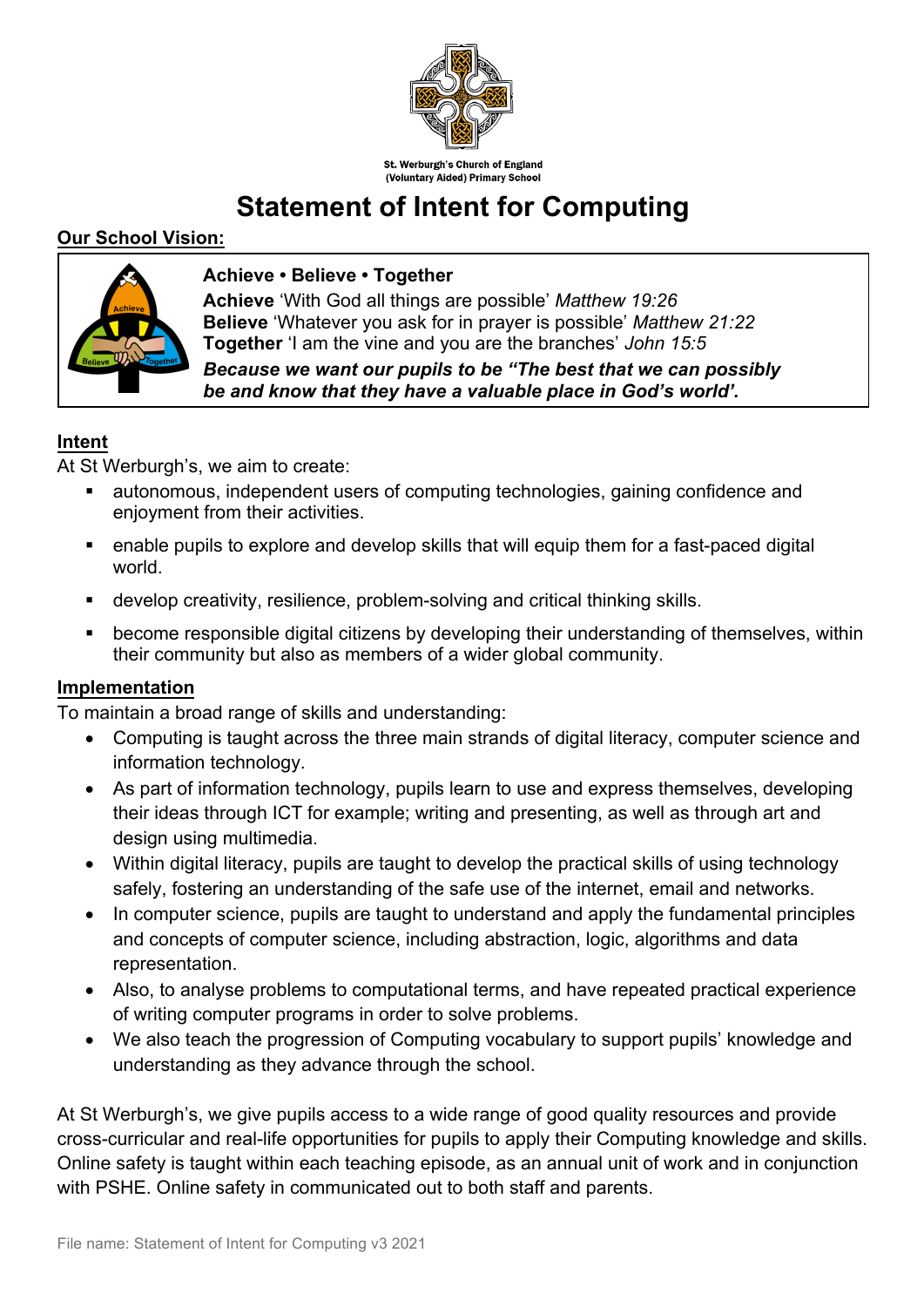| I GAI A                               |                                                                                                        |                                                                                                 |                           |              |                                                                                                             |                     |                                                                                       |                      |                                                    |                                                                                      |                                                                                      |                                        |                                        |                                  |                                                                  |                               |                                                                    |                                                                            |  |                                                               |                                                         |  |                         |                                                                  |                                                                          |              |  |
|---------------------------------------|--------------------------------------------------------------------------------------------------------|-------------------------------------------------------------------------------------------------|---------------------------|--------------|-------------------------------------------------------------------------------------------------------------|---------------------|---------------------------------------------------------------------------------------|----------------------|----------------------------------------------------|--------------------------------------------------------------------------------------|--------------------------------------------------------------------------------------|----------------------------------------|----------------------------------------|----------------------------------|------------------------------------------------------------------|-------------------------------|--------------------------------------------------------------------|----------------------------------------------------------------------------|--|---------------------------------------------------------------|---------------------------------------------------------|--|-------------------------|------------------------------------------------------------------|--------------------------------------------------------------------------|--------------|--|
| <b>Theme Key:</b>                     |                                                                                                        |                                                                                                 |                           |              |                                                                                                             |                     |                                                                                       |                      |                                                    |                                                                                      |                                                                                      |                                        |                                        |                                  |                                                                  |                               |                                                                    |                                                                            |  |                                                               |                                                         |  |                         |                                                                  |                                                                          |              |  |
|                                       | <b>Coding and</b><br>Computational<br>thinking                                                         |                                                                                                 |                           |              |                                                                                                             | <b>Spreadsheets</b> |                                                                                       |                      | Internet<br>and<br>Email                           |                                                                                      |                                                                                      | Art and<br><b>Design</b>               |                                        |                                  | <b>Music</b>                                                     |                               |                                                                    | Databases and<br>graphing                                                  |  |                                                               | <b>Writing and</b><br>Presenting                        |  |                         | Communication                                                    |                                                                          | and networks |  |
| Week                                  | 1                                                                                                      | $\mathbf{3}$<br>2 <sup>1</sup>                                                                  | 4                         | 5            | 6                                                                                                           | 7<br>8              | 9                                                                                     | 10                   | 11                                                 | 12                                                                                   | 13                                                                                   | 14                                     | 15                                     |                                  |                                                                  | $16$ 17 18 19                 |                                                                    | $20$ 21 22                                                                 |  |                                                               | 23 24 25 26 27 28                                       |  | 29                      |                                                                  | $30 \mid 31 \mid 32 \mid 33$                                             |              |  |
| <b>CYCLE A</b><br><b>YEAR1&amp;2-</b> | <b>Unit 1.1</b><br><b>Online Safety</b><br>8.<br><b>Exploring</b><br><b>Purple Mash</b><br>$Weeks - 4$ |                                                                                                 |                           |              | <b>Unit 2.5</b><br><b>Effective</b><br><b>Searching</b><br>$Weeks - 3$<br><b>Programs</b><br><b>Browser</b> |                     | <b>Unit 1.4</b><br>Lego Builders Technology<br>$Weeks - 3$                            |                      | <b>Unit 1.9</b><br>outside<br>school<br>Weeks $-2$ |                                                                                      | <b>Unit 1.2</b><br><b>Grouping</b><br>& Sorting<br>$Weeks - 2$                       |                                        |                                        | $Weeks - 5$<br><b>Programs</b> - | <b>Unit 2.6</b><br><b>Creating Pictures</b>                      |                               |                                                                    | <b>Unit 1.8</b><br><b>Spreadsheets</b><br>$Weeks - 3$                      |  | $Weeks - 6$                                                   | <b>Unit 1.7</b><br><b>Coding</b>                        |  |                         | $Weeks - 5$                                                      | <b>Unit 2.1</b><br><b>Coding</b><br><b>Programs - 2Code</b>              |              |  |
|                                       | <b>Various</b>                                                                                         | Programs-                                                                                       |                           |              |                                                                                                             |                     | Programs-<br><b>2DIY</b>                                                              |                      |                                                    | Programs-<br><b>Various</b>                                                          |                                                                                      | <b>Programs</b><br>2DIY                |                                        | 2PaintAPicture                   |                                                                  |                               | Programs-<br>2Calculate                                            |                                                                            |  |                                                               | <b>Programs-2Code</b>                                   |  |                         |                                                                  |                                                                          |              |  |
| Week                                  | 1                                                                                                      | $\mathbf{z}$                                                                                    | з                         | 4            | 5.                                                                                                          | 6                   | $\mathbf{z}$                                                                          | 8<br>9               |                                                    | 10 11                                                                                | 12 13                                                                                | 14                                     | 15                                     | 16                               |                                                                  | 17                            |                                                                    | 18   19   20   21   22   23   24   25   26                                 |  |                                                               |                                                         |  | 27 <sup>1</sup>         | 28   29   30   31   32                                           |                                                                          |              |  |
| YEAR 3 & 4 CYCLE A                    |                                                                                                        | Number of Weeks $-6$<br><b>Main Programs - 2Code</b><br>See table below for<br><b>breakdown</b> | <b>Coding</b>             |              |                                                                                                             |                     | <b>Unit 3.2</b><br>$Weeks - 3$<br>Programs-<br>Various                                | <b>Online safety</b> |                                                    | <b>Unit 3.3</b><br><b>Spreadsheet</b><br>e<br>$Weeks - 3$<br>Programs-<br>2Calculate |                                                                                      | $Weeks - 4$<br><b>Programs - 2Type</b> | <b>Unit 3.4</b><br><b>Touch Typing</b> |                                  |                                                                  | $Weeks - 6$<br>2Connect, 2DIY |                                                                    | <b>Unit 3.5</b><br>Email<br>(including email safety)<br>Programs - 2Email, |  | $Weeks - 4$<br>Programs-<br>2Question                         | <b>Unit 3.6</b><br><b>Branching</b><br><b>Databases</b> |  | $Weeks - 3$<br>2Publish | <b>Unit 3.7</b><br><b>Simulations</b><br>Programs-<br>2Simulate. | <b>Unit 3.8</b><br><b>Graphing</b><br>$Weeks - 3$<br>Programs-<br>2Graph |              |  |
| Week                                  | $1 \vert$                                                                                              | $\mathbf{z}$                                                                                    | 3                         | $\mathbf{A}$ | 5.                                                                                                          | 6                   | $\overline{\mathbf{z}}$                                                               | 8                    | 9 <sup>1</sup>                                     | 10 11                                                                                |                                                                                      | 12                                     | 13                                     |                                  |                                                                  |                               |                                                                    | 14   15   16   17   18   19   20   21   22   23   24   25   26   27        |  |                                                               |                                                         |  |                         | 28 29                                                            | 30                                                                       | 31           |  |
| YEAR 5 & 6 CYCLE A*                   |                                                                                                        | Number of Weeks $-6$<br><b>Main Programs - 2Code</b>                                            | Unit 5.1<br><b>Coding</b> |              |                                                                                                             |                     | <b>Unit 5.2</b><br><b>Online safety</b><br>$Weeks - 3$<br><b>Programs-</b><br>Various |                      |                                                    |                                                                                      | <b>Unit 5.3</b><br><b>Spreadsheets</b><br>Weeks $-5$<br><b>Programs</b> - 2Calculate |                                        |                                        | $Weeks - 4$<br>2Question,        | <b>Unit 5.4</b><br><b>Databases</b><br>Programs-<br>2Investigate |                               | <b>Game Creator</b><br>$Weeks - 5$<br><b>Programs</b> - 2DIY<br>3D | <b>Unit 5.5</b>                                                            |  | $Weeks - 4$<br><b>Programs-</b><br>2Design and<br><b>Make</b> | <b>Unit 5.6</b><br><b>3D Modelling</b>                  |  | $Weeks - 4$<br>2Connect | <b>Unit 5.7</b><br><b>Concept Maps</b><br>Programs-              |                                                                          |              |  |

| Year B                                                                                        |  |               |                                   |   |         |                              |                                   |                                                                                 |                                                                          |              |                |             |                              |                                            |                                        |                             |                               |                                                   |                                                            |                                                   |             |                                                      |                                                                                      |                                                                           |                                                           |                                          |                                 |                                    |                                     |                                                                                                             |             |                                    |                                                                                                                |                                                             |                                            |                                                                                                                                                                              |                                                                                                                    |  |
|-----------------------------------------------------------------------------------------------|--|---------------|-----------------------------------|---|---------|------------------------------|-----------------------------------|---------------------------------------------------------------------------------|--------------------------------------------------------------------------|--------------|----------------|-------------|------------------------------|--------------------------------------------|----------------------------------------|-----------------------------|-------------------------------|---------------------------------------------------|------------------------------------------------------------|---------------------------------------------------|-------------|------------------------------------------------------|--------------------------------------------------------------------------------------|---------------------------------------------------------------------------|-----------------------------------------------------------|------------------------------------------|---------------------------------|------------------------------------|-------------------------------------|-------------------------------------------------------------------------------------------------------------|-------------|------------------------------------|----------------------------------------------------------------------------------------------------------------|-------------------------------------------------------------|--------------------------------------------|------------------------------------------------------------------------------------------------------------------------------------------------------------------------------|--------------------------------------------------------------------------------------------------------------------|--|
| 1                                                                                             |  |               | з                                 | 4 |         |                              | 6                                 | $\overline{z}$<br>8<br>9<br>10                                                  |                                                                          |              |                |             |                              |                                            |                                        |                             |                               |                                                   | 17                                                         |                                                   |             |                                                      | 21                                                                                   | 22                                                                        | 23                                                        |                                          |                                 |                                    |                                     |                                                                                                             | 28          |                                    |                                                                                                                |                                                             |                                            | 33                                                                                                                                                                           | 34                                                                                                                 |  |
| <b>Unit 1.1</b><br><b>Maze</b><br><b>Online Safety</b><br>8.<br><b>Exploring Purple</b>       |  |               |                                   |   |         |                              |                                   | <b>Unit 2.4</b>                                                                 |                                                                          |              |                |             |                              | <b>Unit 2.2</b><br>Online<br><b>Safety</b> |                                        |                             |                               |                                                   |                                                            |                                                   |             | <b>Unit 2.7</b><br><b>Making</b><br><b>Music</b>     |                                                                                      |                                                                           |                                                           |                                          |                                 |                                    |                                     |                                                                                                             |             | <b>Unit 1.3</b>                    |                                                                                                                |                                                             | <b>Unit 2.8</b><br><b>Presenting Ideas</b> |                                                                                                                                                                              |                                                                                                                    |  |
| -CYCLEB<br><b>Mash</b><br>Ń<br><b>YEAR1&amp;</b><br>Weeks $-4$<br>Programs-<br><b>Various</b> |  |               |                                   |   |         |                              |                                   |                                                                                 | $Weeks - 5$<br><b>Programs-</b><br>2Question,<br>2Investigate            |              |                |             |                              |                                            |                                        | Programs-<br><b>Various</b> |                               |                                                   |                                                            |                                                   |             |                                                      |                                                                                      |                                                                           |                                                           |                                          |                                 |                                    |                                     |                                                                                                             |             |                                    |                                                                                                                |                                                             |                                            |                                                                                                                                                                              |                                                                                                                    |  |
| 1                                                                                             |  |               |                                   |   |         |                              | -6                                |                                                                                 |                                                                          | 8            |                |             |                              |                                            |                                        |                             |                               |                                                   | 16                                                         |                                                   |             |                                                      |                                                                                      |                                                                           |                                                           |                                          |                                 |                                    |                                     |                                                                                                             |             |                                    |                                                                                                                |                                                             |                                            |                                                                                                                                                                              | 33                                                                                                                 |  |
|                                                                                               |  | <b>Coding</b> |                                   |   |         |                              |                                   |                                                                                 | <b>Unit 4.2</b><br><b>Online safety</b>                                  |              |                |             |                              |                                            | <b>Unit 4.3</b><br><b>Spreadsheets</b> |                             |                               |                                                   |                                                            |                                                   |             |                                                      |                                                                                      |                                                                           |                                                           | Logo                                     |                                 |                                    |                                     |                                                                                                             |             |                                    | <b>Effective</b><br>Search                                                                                     |                                                             |                                            | <b>Unit 4.8</b><br><b>Hardware</b><br><b>Investigators</b><br>$Weeks - 2$                                                                                                    |                                                                                                                    |  |
| YEAR 3 & 4 CYCLE B<br>See table below for<br>breakdown                                        |  |               |                                   |   |         |                              | <b>Programs</b> - Various         |                                                                                 |                                                                          |              |                |             | <b>Programs</b> - 2Calculate |                                            |                                        |                             |                               |                                                   |                                                            |                                                   |             |                                                      |                                                                                      |                                                                           |                                                           |                                          |                                 |                                    | 2Animate                            |                                                                                                             |             |                                    |                                                                                                                |                                                             |                                            |                                                                                                                                                                              |                                                                                                                    |  |
|                                                                                               |  |               |                                   |   |         |                              |                                   |                                                                                 |                                                                          |              | 8              |             |                              |                                            |                                        |                             | 13                            |                                                   |                                                            |                                                   |             |                                                      |                                                                                      |                                                                           |                                                           |                                          |                                 |                                    |                                     |                                                                                                             |             |                                    |                                                                                                                |                                                             |                                            |                                                                                                                                                                              | $31 \mid 32$                                                                                                       |  |
| <b>Unit 6.1</b><br><b>Coding</b><br>Number of Weeks - 6<br><b>Main Programs - 2Code</b>       |  |               |                                   |   |         |                              |                                   | <b>Unit 6.2</b><br><b>Online safety</b><br>$Weeks - 3$<br>Programs -<br>Various |                                                                          |              |                |             |                              | <b>Unit 6.3</b>                            |                                        |                             |                               |                                                   | <b>Unit 6.4</b><br><b>Blogging</b>                         |                                                   |             |                                                      |                                                                                      |                                                                           |                                                           |                                          |                                 | <b>Unit 6.6</b><br><b>Networks</b> |                                     |                                                                                                             |             | <b>Unit 6.7</b><br><b>Quizzing</b> |                                                                                                                |                                                             |                                            |                                                                                                                                                                              |                                                                                                                    |  |
|                                                                                               |  | 1             | $\mathbf{z}$<br>2<br>$\mathbf{z}$ |   | з<br>3. | 4<br>$\overline{\mathbf{a}}$ | 5.<br>2Go<br>Number of Weeks $-6$ | 5 <sup>1</sup><br><b>Main Programs - 2Code</b><br>5                             | <b>Unit 1.5</b><br><b>Explorers</b><br>$Weeks - 3$<br>$Proerams -$<br>-6 | $\mathbf{z}$ | $\overline{z}$ | $Weeks - 4$ |                              | <b>Questioning</b><br>9 10<br>9            |                                        | $Weeks - 6$<br>10 11        | 11 12 13<br>12<br>$Weeks - 5$ | 14<br>$Weeks - 3$<br>$11 \mid 12 \mid 13 \mid 14$ | 15<br><b>Spreadsheets</b><br><b>Programs</b> - 2 Calculate | 16 <br><b>A Story</b><br>15 <sup>1</sup><br>14 15 | $Weeks - 5$ | <b>Unit 1.6</b><br><b>Books</b><br>17<br>$Weeks - 5$ | $18$ $19$<br>20<br><b>Animated Story</b><br><b>Programs - 2Create</b><br>$Weeks - 5$ | <b>Unit 4.4</b><br>audiences<br>2Connect, 2DIY<br><b>Programs</b> - 2Blog | <b>Writing for different</b><br><b>Programs</b> - 2Email, | $Weeks - 3$<br>$Programs -$<br>2Sequence | Logo<br>$Weeks - 5$<br>2Connect | $Weeks - 4$<br><b>Unit 6.5</b>     | <b>Unit 4.5</b><br><b>Programs-</b> | <b>Unit 2.3</b><br>$Weeks - 4$<br>$Programs -$<br>2Calculate<br><b>Text Adventures</b><br>Programs - 2Code. | 24 25 26 27 | <b>Unit 4.6</b><br>$Weeks - 3$     | 29<br>2Count<br><b>Animation</b><br>16   17   18   19   20   21   22   23   24   25   26   27  <br>$Weeks - 3$ | Spreadsheets Pictograms<br>$Weeks - 3$<br><b>Programs</b> - | 30  <br><b>Browser</b><br>28 29            | 31<br>  18   19   20   21   22   23   24   25   26   27   28   29   30   31<br><b>Unit 4.7</b><br>$Weaks - 3$<br><b>Programs - Programs -</b><br>$Weeks - 6$<br>2Investigate | 32 <br>Weeks $-4$<br>$Proerams -$<br><b>Various</b><br>32<br>30<br>Programs - 2Quiz.<br><b>2DIY, Text Toolkit,</b> |  |

### **Impact**

**Year A**

Through fun, engaging and challenging Computing lessons, pupils will be proficient users of technology. The skills developed will enable them to express themselves creatively through digital media, allowing them to both conquer and flourish when faced with future challenges. The way pupils showcase, share and publish their work will best show the impact of our curriculum. Pupils will appreciate the impact Computing has on their learning, development and wellbeing and leave St Werburgh's prepared to build beyond their primary foundation our pupils will be:

- Confident and competent users of technology
- Critical thinkers that can solve problems
- Responsible, respectful and safe users of data, information and communication technology
- Creative and imaginative using technology to present, record and share their work to a wider audience
- Aware of technological uses and developments in the wider world.

File name: Statement of Intent for Computing v3 2021